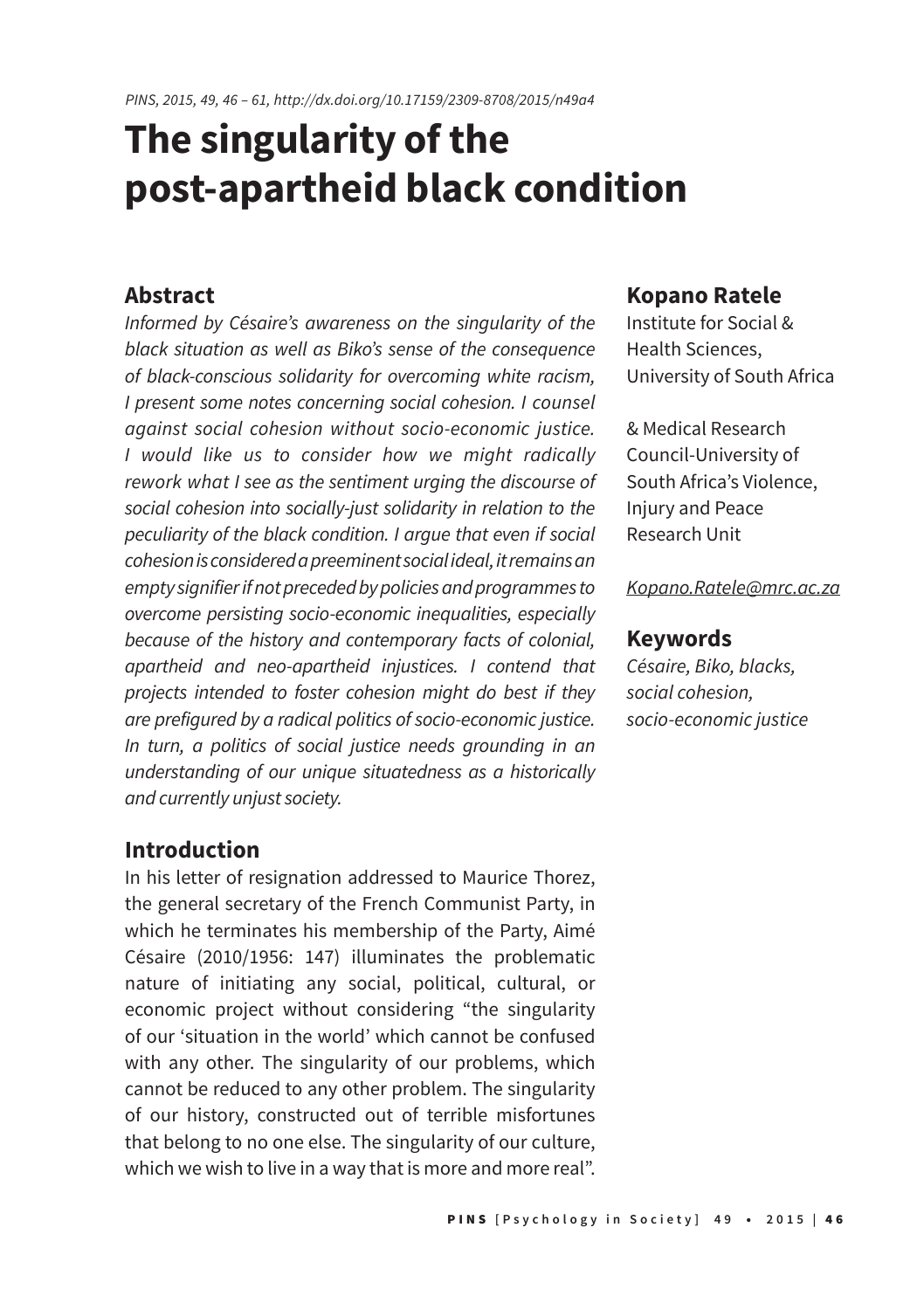What fuelled Césaire's grievance against and resignation from the French Communist Party's seems to have been the Party's reluctance to denounce Stalin's crimes. It was, however, what he had to say about the "colonial question", his situatedness as "a man of colour" while being a communist with which we shall concern ourselves as we search to develop a critical, African-centred psychology perspective in a post-colonial society.

In his conference paper "White racism and black consciousness", initially published in **Student perspectives on South Africa**, edited by van der Merwe and Welsh in 1972, and upon his murder by the apartheid regime collected in the famous collection **I write what I like**, Steve Biko relays this idea of the "peculiarity" of the black condition, of the absolute consequence of black-conscious solidarity, for overcoming white racism: "At about the same time Césaire said this there was emerging in South Africa a group of angry young black men who were beginning to 'grasp the notion of (their) peculiar uniqueness' and who were eager to define who they were and what (Biko, 2004/1978: 72-73)".

Following Césaire's problematisation of the assimilation of black singularity into communism, Biko had realised that white racist structures demanded black solidarity. Both were exercised by the peculiar position of blackness, one in the folds of French communism, the other under South African liberal student politics. The one was writing from the context of colonialism and the Caribbean, the other was mobilising against apartheid. The peculiarity of blackness is then, without contradiction, elementary and polygonal. The problems faced by blacks are local and universal. In the context of this paper the peculiarity of post-apartheid black condition is seen as principally defined by the fact that South Africa is a historically colonised, multiracial, multicultural country with significant socio-economic inequalities wherein blacks run the government and whites run the economy. Against this backcloth I propose to use this space to present some notes concerning social cohesion. Specifically, I wish to counsel against the discourse on social cohesion without addressing socio-economic injustice. The conditions under which the majority of black people exist and struggle to make meaning of their present condition as emancipated subjects persuades us to reject social cohesion as a just strategy towards radical black liberation. As such, I would like us to consider how we might radically rework what I see as the sentiment urging the discourse of social cohesion into socially-just solidarity in relation to the peculiarity of the black condition in neo-apartheid South Africa. In other words, I wish to pose questions as to how what circulates as social cohesion sits on the terrain of ongoing struggles against social, political, cultural and economic injustice, specifically environmentally-degrading, capitalist, white, heterosexist and patriarchal injustice. Above all, then, this essay contends that any project intended to make South Africa a cohesive society has to be informed by a nourishing, critical, and African-centred understanding of the singularity of post-apartheid black condition.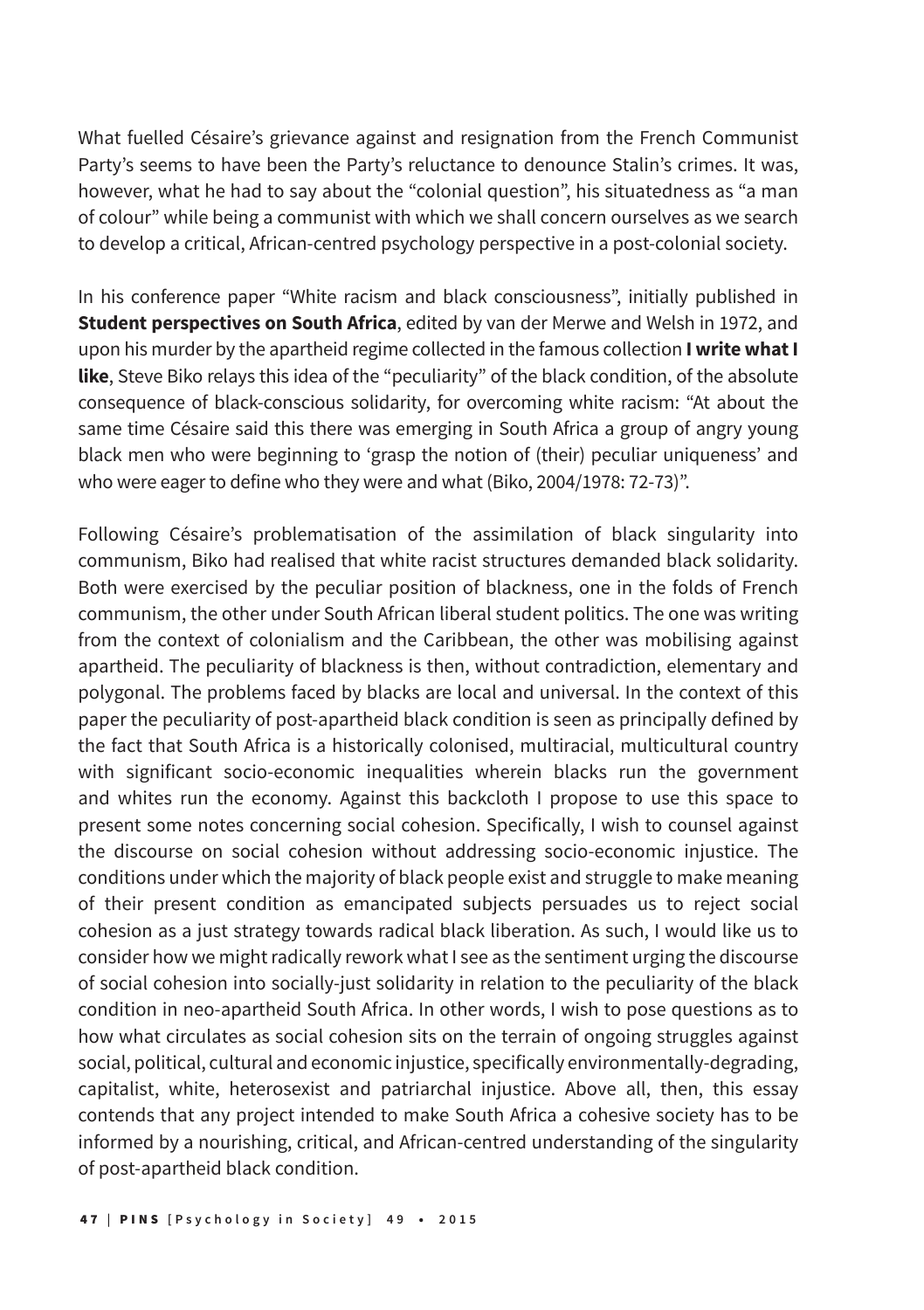In trying to critically understand and go beyond social cohesion projects initiated by the state (e.g., Department of Education: Republic of South Africa, 2008; Department for Planning, Monitoring and Evaluation: Republic of South Africa, 2014) we are confronted by at least three intertwined problems. First, there appears to be lack of clear agreedupon definition about the meaning social cohesion in a peculiar, historically colonised, multicultural country in which blacks as a group run the government yet whites as a group run the economy. There is even less consensus how to achieve a cohesive society given these facts. Second, where there is an attempt to rigorously conceptualise social cohesion, it tends to be viewed as dependent on or associated with overcoming socio-economic "inequalities, exclusions and disparities" (Department of Arts and Culture: Republic of South Africa, nd: 1). Third, whilst there are some definitions of social cohesion which include within themselves the objective of social justice, the relationship is not always clear how they are related.

Whilst the problem of clear definition is a serious issue on its own as it hinders any potential progress to reach what will be regarded a satisfactory level of a cohesive society, the problem of the relation between cohesion and socio-economic justice begs a crucial question. That question is, if a cohesive society depends on the elimination of these problems should overcoming inequalities, exclusions and disparities not be the primary goal towards realising an egalitarian society? Is it not suspicious that the government is not pursuing strategies that would radically reverse the historical and contemporary socio-economic injustices? And so, even if social cohesion were considered a pre-eminent social ideal, it remains an empty signifier if not preceded by policies and programmes to overcome persisting socio-economic inequalities, especially because of the history and contemporary facts of colonial, apartheid and neo-apartheid injustices. In short, what is argued here is that given that socio-economic justice is more likely to lead, but does not necessarily flow from, social cohesion, it appears that projects intended to foster what is understood as a cohesive society might work, if at all, if they are prefigured by a beautiful radical black politics of socio-economic justice. In turn, a politics and psychology of socio-economic justice cannot but be grounded in an understanding of, as each of Césaire's and Biko were to realise for their own conditions, the unique situatedness of the majority of black people in history.

I would like also to contribute towards making sense of the politics and psychologies of and for "a group of angry young black men (women)", as Biko (2004/1978, 72) wrote, and what they might have imagined to be "the envisaged self" (74) in a free society. The concern with the anger of young black men and women resounds in the current excitement, or depending on how one views it, the crisis, generated by a group of young black university students who, at the time of writing these notes (in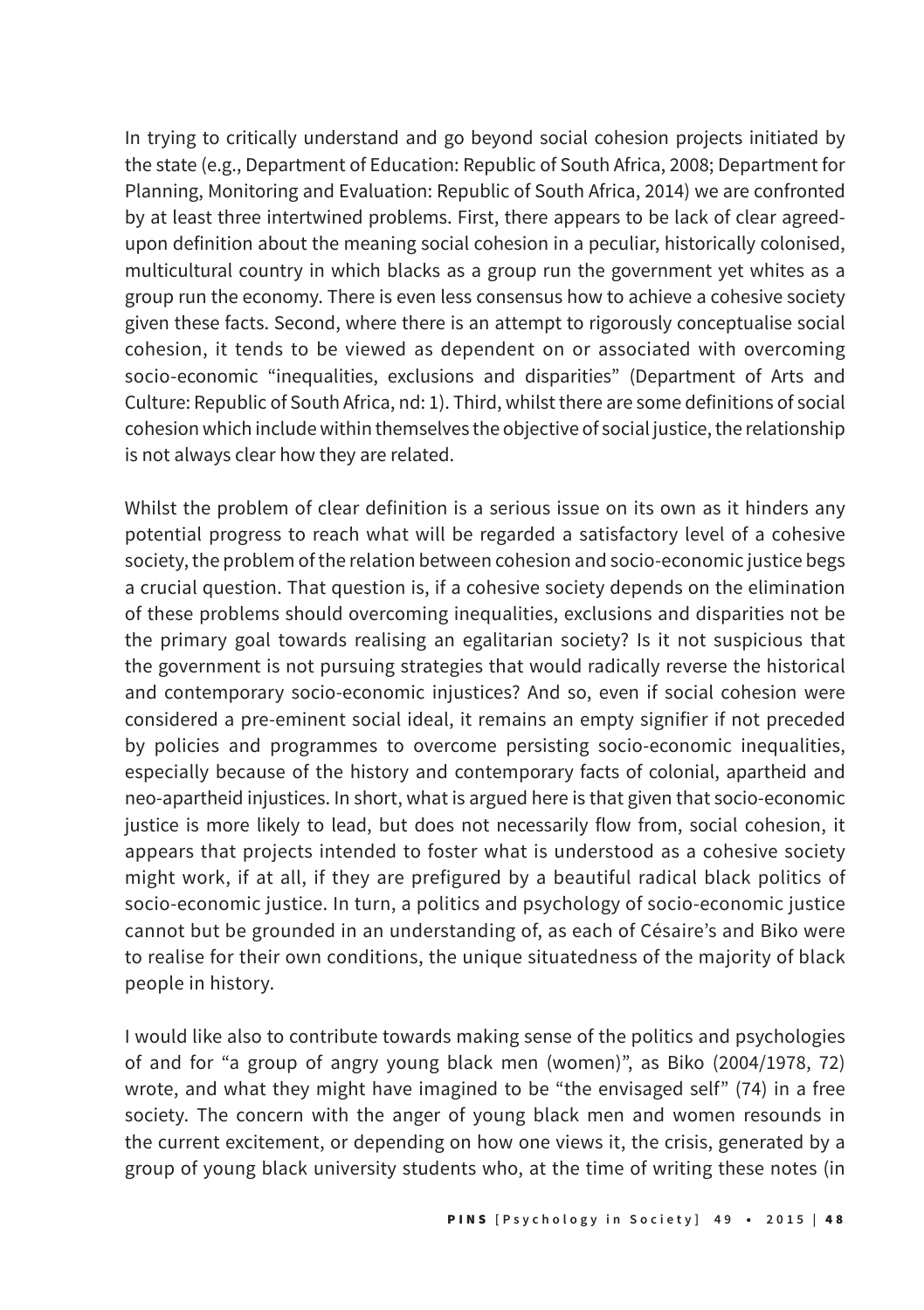early 2015), are trying to imagine how to be free in a space that privileges ecologically destructive, capitalist, white heteropatriarchal (il)liberal supremacist values as they occupied Bremner House at the University of Cape Town. The students' 'occupy movement' rallied around the immediate objective of bringing down the statue of the colonial capitalist patriarch Cecil John Rhodes which occupied a place of pride on the University's grounds. The statue eventually came down, but the capitalist white heterosexist patriarchal values prevail. So, how might a decolonised, gender-critical, non-exploitative, sexually-liberated, black-centred self and society develop and thrive in such a context, and what does such a project have to do with social cohesion?

## **Why social cohesion?**

Why do we need social cohesion? Why social cohesion now? Under the present social conditions and times of, to take one example, food insecurity, to pursue strategies for social cohesion is to support the well-fed over the hungry.

Consider for the moment what a taxi driver, a former teacher, in Ethiopia might say when told that her country's gross domestic product (GDP) is high – in the words of then president of the African Development Bank Donald Kaberuka: "Well, I don't eat GDP" (Blas, 2014; Anderson, 2015). Like GDP, social cohesion very possibly ranks very low in the daily reality of many poor people in countries as diverse as Ethiopia, South Africa, and others of our continent. The reference to lack of food is advisedly chosen precisely because hunger does not always figure in mainstream psychology on group cohesion or in policy discussion on social cohesion. That is, whereas social inequality and poverty do receive some attention in mainstream psychology and policy-making, to draw attention to hunger in the face of world that can but elects not to feed everyone concretises the problem of a discourse of social cohesion without overcoming socioeconomic in justice.

This does not mean economic growth and the things the idea of social cohesion is supposed to address are trivial issues. Countries need a healthy economy, of course. Society benefits when they are less overtly violent – where interpersonal violence is one of the social problems that cohesiveness is intended to preclude. However, it is common cause that a high GDP does not automatically translate to decent jobs or reduction of economic inequality. There are societies where the homicide count is high, but since homicide tends to be typically concentrated among young, black, poor men, these are still considered cohesive. There are societies characterised by gender and sexual discrimination and still be thought as integrated. There are societies marked by racial inequality and yet they are regarded as good. In short, it depends on how social cohesion is defined, why governments might want to pursue social cohesion projects, and what sort of projects would these be.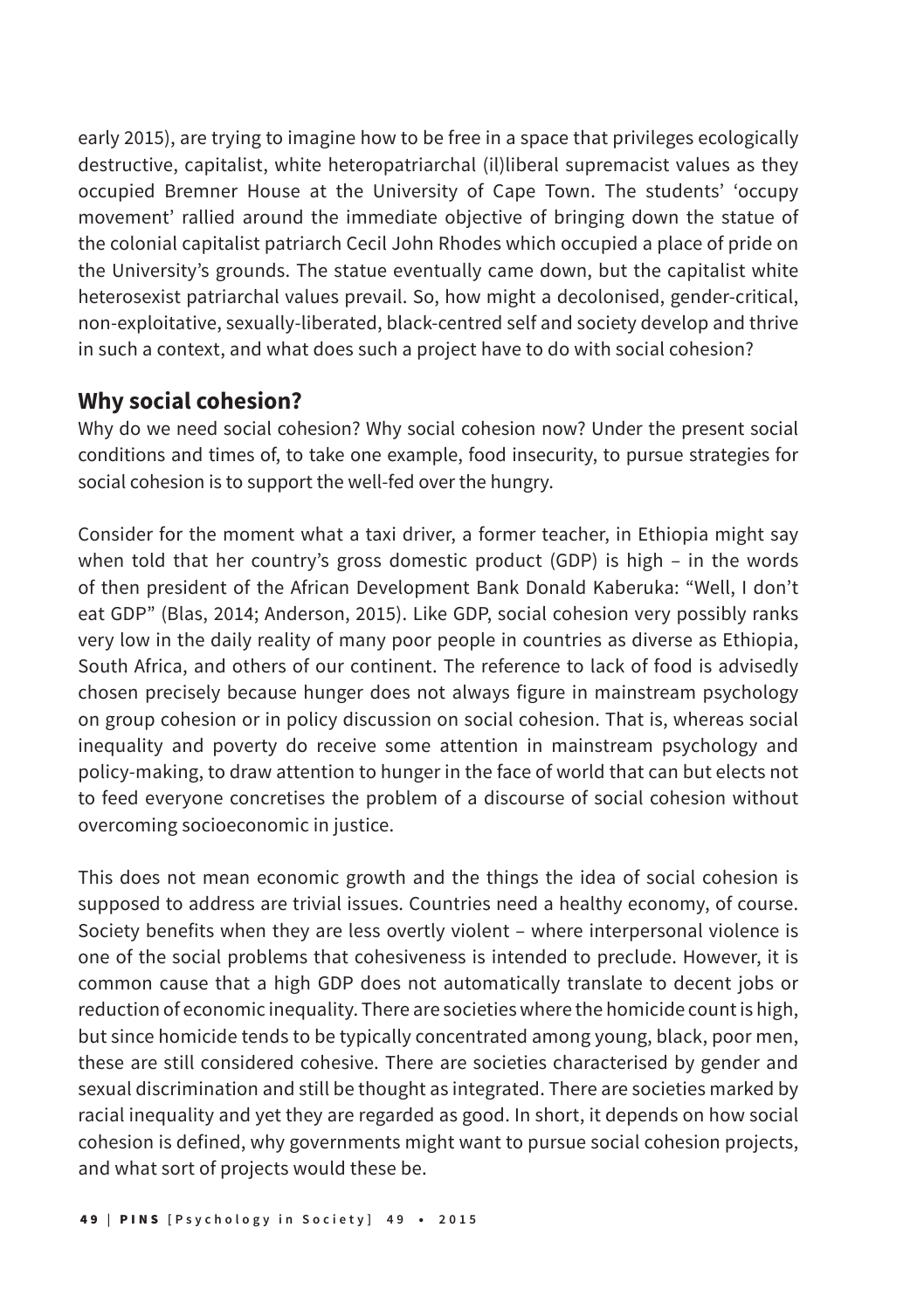Instead of social cohesion, it is contended that an anti-capitalist, green, gender-critical, and sexually-liberated solidarity that recognises the singularity of post-apartheid blackness is what South Africa needs today as much as it did when Césaire wrote from the Caribbean and Biko wrote on South Africa. Recognition of an oppressed blackness in a free black-led republic is, I posit, the first condition for mutually respectful inter-racial, cross-gender, cross-class, and multicultural cohesion. It seems that the peculiarity of a capitalist, and/or racialised, and/or patriarchal, and/or cultural hegemony in a supposedly free society with a black majority is indicative of the need for better tools, for a critical, black-conscious psychology better suited for our absurd state.

All this is not to negate the potential favourable consequences of social cohesion, of a united working society. Social psychology, among other disciplines, has long demonstrated the benefits of cohesive groups for their members (e.g., Tajfel, 1982; Brewer, 1999). Yet it is probable that for those who exist on the margins of divided societies, social cohesion is precisely the least exigent among a set of given options. Consider that former teacher when confronted with choosing between food security or social cohesion. (To those who would answer that it is not a question of either/or, I say those without an abundance of choices are always forced to choose: a new school or pedestrian bridge; housing, a new hospital, or feeding scheme). In our country, as a case in point, food insecurity is a real problem for at least the 13 million people who daily go hungry. Reports such as those by South African National Health and Nutrition Examination Survey from the Human Sciences Research Council's attest to the fact that a significant percentage of South Africans are at risk of hunger (over 28%) or experience hunger (26%) (Shisana et al, 2013). There have been improvements, according to Statistics South Africa, but in 2013 the percentage of households with inadequate or severely inadequate access to food was approximately 23% (Statistics South Africa, 2014). South Africa is said to be a "food-secure" nation, meaning its produces adequate food calories to feed all of its people. However, as Oxfam has reported, the daily reality is that "today, more than half of all South Africans are either facing hunger or are at risk of going hungry. If they obtain food that is sufficient in quantity to assuage their hunger, it does not supply the essential elements that make it nutritious, and it may not even be safe" (Tsegay, Rusare & Mistry, 2014: 32).

Even though cohesiveness can be generally positive for individual members of a cohesive society as it can reduce violence, the most serious weakness about privileging social cohesion without a focus on socio-economic structures that reproduce inequality, in a post-colonial society with a poor black majority, is that violence gets to be conceived in a very restricted sense. Food insecurity, to persist with the example, is usually not thought as violence by the well-fed ruling political and economic classes Food is a political issue, an economic concern, a social problem – that is, not simply a private matter.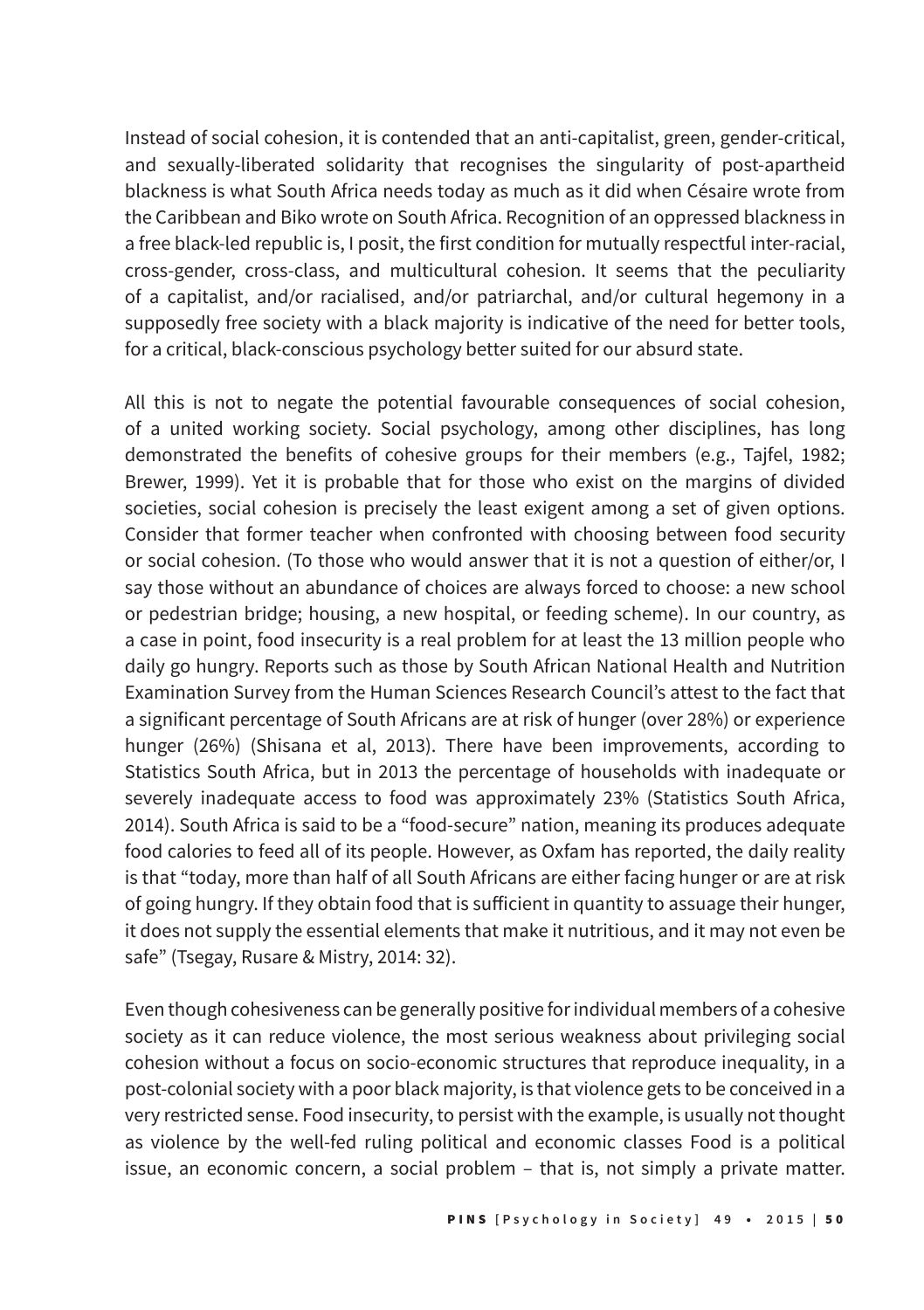Food can be used as weapon to render the poor complaint. When the poor become conscious that others have more food than they need and can waste it, as one among several instantiations of socio-economic poverty and inequality, hunger can be used as a rally point to rage against social cohesion projects that do not address historical and contemporary material-discursive injustice.

Critical psychology needs to encourage a suspicion as to why there is a foregrounding of social cohesion as a potential remedy of new and ongoing socio-economic problems. Rather than getting side by the privileging of social cohesion critical psychologists might want to work with other progressive groups on issues of food, shelter, quality public education, health system, and well-paying jobs, and always social justice, before turning to social cohesion. Instead of being harangued about the lack of social cohesion, black and poor people require a well-run and corruption-free state. Contrary to lectures about the need for a united nation, those on the margins of society can do with and efficient and reliable public transport system and safe neighbourhoods. It is precisely these issues that generate a sense of social instability. The intensifying contradictions between the major social groupings in post-apartheid South Africa, and the failure of the state to adequately plan for and address them, may have made the ideal of social cohesion attractive. The country is beset with often violent protests against the lack of, poor or mismanaged basic services. Xenophobic violence, in which black South Africans aggress against blacks from other African countries and their property, is a recurrent problem. All this suggests that the government did not anticipate the deepening and novel contradictions that plague society. Social cohesion is supposed to address these problems. However, perhaps social is the worst mechanism to do so. What, then, lies beyond social cohesion?

# **What's beyond social cohesion?**

The concept of social, community, or group cohesion has been extensively discussed within psychology, sociology and other academic disciplines (e.g, Pahl, 1991; Hogg, 1992; Kawachi & Kennedy, 1997). It also enjoys currency in formal politics, policymaking circles, community and social spaces, and media platforms (e.g, Jenson, 1998; United Nations Department of Economic and Social Affairs - Economic and Social Council, nd; The Presidency: Republic of South Africa, 2010). While it is not my aim to go over the debates on social cohesion, I should point out that there is wide disagreement and on-going debates about the definition and meanings of the concept (Friedkin, 2004). Notwithstanding, some agreement exists that it is a multi-dimensional concept. The proliferation of indicators makes it difficult to know what domains to look at when measuring and initiating policies concerning social cohesion. Due to current intense political, community-based and policy discussions around the world because of national worries around, for example, migration and the arrival of new groups on the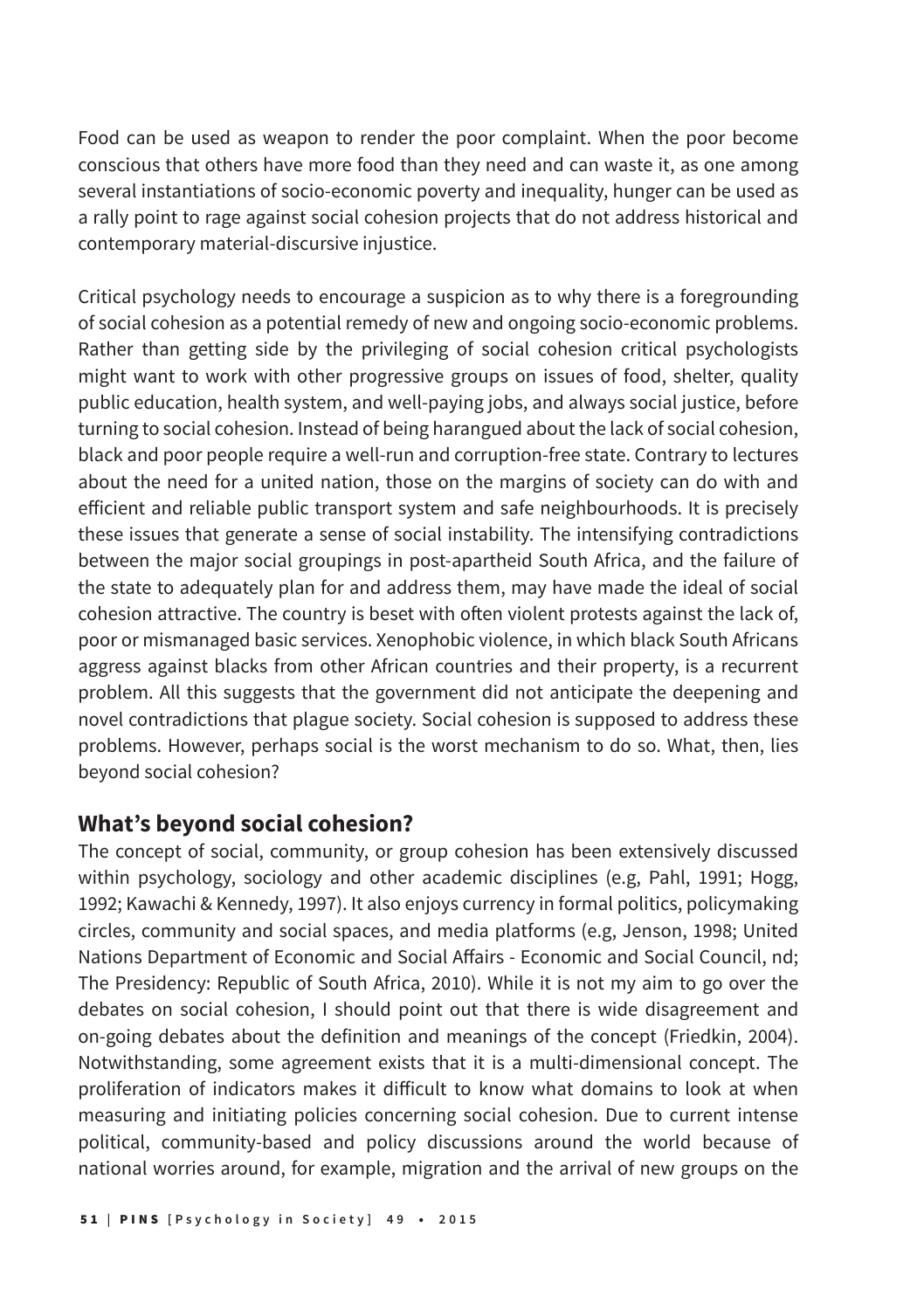shores of Europe, but also in countries like South Africa because of longstanding issues around intergroup discrimination and more recent issue of xenophobia, I am particularly interested with state-driven projects and policymaking addressing social cohesion.

The OECD Development Centre calls "a society 'cohesive' if it works towards the well-being of all its members, fights exclusion and the marginalisation of people, creates a sense of belonging, promotes trust and offers the opportunity for upward social mobility to all its members". Social cohesion is viewed as characterised by three different but overlapping domains, namely: "social inclusion, which is measured by various shortfalls in meeting societal standards (perceived or real); social capital, which combines measures of trust (interpersonal and societal) with various forms of civic engagement; social mobility, which measures the degree to which people believe or are capable of changing their position in their society" (Brillaud and Jütting, 2011: 4).

The United Nations' (UN) Department of Economic and Social Affairs (DESA) and Economic and Social Council (ECOSOC) (no date, no pagination) offers the following working definition of social cohesion: "A socially cohesive society is one where all groups have a sense of belonging, participation, inclusion, recognition and legitimacy. Such societies are not necessarily demographically homogenous. Rather, by respecting diversity, they harness the potential residing in their societal diversity (in terms of ideas, opinions, skills, etc.). Therefore, they are less prone to slip into destructive patterns of tension and conflict when different interests collide".

The Scanlon Foundation surveys, which focus on social cohesion in Australia, also include measure of legitimacy in assessing social cohesion. In addition, its definition mentions social justice. The survey defines a cohesive society as one characterised by "(i) belonging (meaning shared values, identification with Australia, trust); (ii) social justice and equity (indicated by evaluations of national policies); (iii) participation (referring to voluntary work, political and cooperative involvement); (iv) acceptance and rejection, legitimacy (meaning experience of discrimination, attitudes towards minorities and newcomers); and (v) worth (referring to life satisfaction and happiness, future expectations)" (Markus, 2014: 13).

Locally, the Department of Arts and Culture (no date): "defines social cohesion as the degree of social integration and inclusion in communities and society at large, and the extent to which mutual solidarity finds expression among individuals and communities (1)." It goes on to explain that "in terms of this definition, a community or society is cohesive to the extent that the inequalities, exclusions and disparities based on ethnicity, gender, class, nationality, age, disability or any other distinctions which engender divisions distrust and conflict are reduced and/or eliminated in a planned and sustained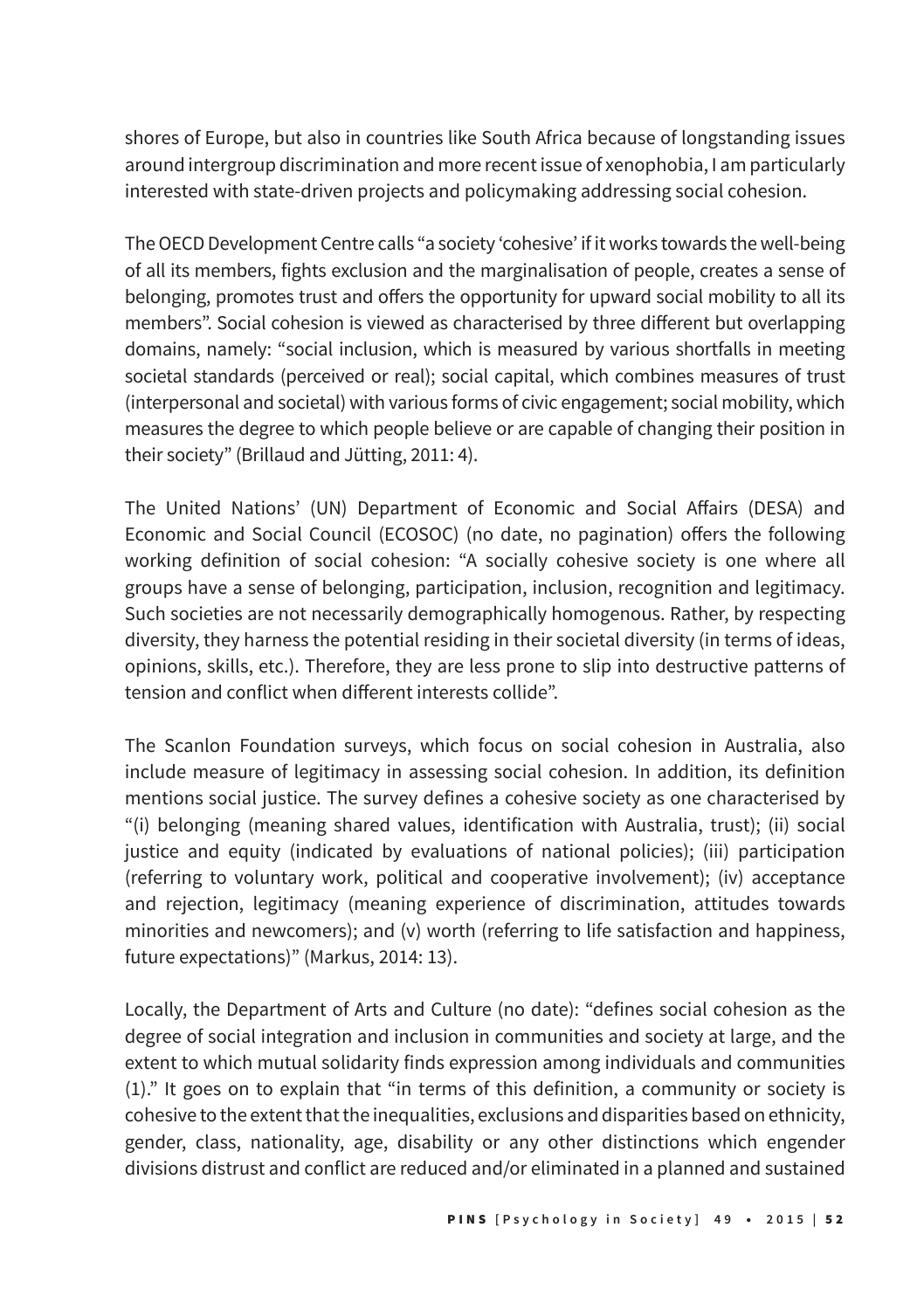manner. This, with community members and citizens as active participants, working together for the attainment of shared goals, designed and agreed upon to improve the living conditions for all" (1).

It is interesting and hard to explain why a government department in a country that was defined by apartheid and the struggle against racial discrimination omits race among the distinctions that engender social distrust and conflict. On the positive side, this definition underlines mutual solidarity between communities, not only individuals. The Presidency in South Africa sees social cohesion as: "a useful prism through which we can gain insight into how South Africa functions, whether well or not, at the level of society's primary institutions, networks, organisations and communities, such as families, the state, and the economy" (The Presidency: Republic of South Africa, 2010: vii).

Social cohesion is seen as primarily about people's inclusion in social relations as well as their membership in the various institutions and formations. Social cohesion is said to be "a relational reality that is grounded in the human connections, exchanges and networks of participation, solidarity, cooperation, dialogue and partnership that make social institutions function" (The Presidency, Republic of South Africa, 2010: vii-viii). Interestingly, the Presidency also observes that social cohesion is more than simple inclusion but instead linked to social capital and social justice. Whereas social cohesion is taken to mean "the extent to which a society is coherent, united and functional, providing an environment within which its citizens can flourish," social capital is seen as referring "to the assets accumulated through various social networks and relationships, based on trust, which enable people to work together to achieve common goals". Social justice is viewed in turn as "the extension of principles, enshrined in our Constitution, of human dignity, equity, and freedom to participate in all of the political, socio-economic and cultural spheres of society" (The Presidency, Republic of South Africa 2010: i). Could you have a cohesive society where trust runs along where some groups have more assets than others, or where some groups' freedom to fully participate in socio-economic sphere is more restricted than other groups'? If no, is the fundamental problem not one concerning social cohesion but addressing question social justice?

What is left vague (by what is a promising document) in considering why there might be a need or not for putting money on social cohesion is the question of what ought to take precedence between social cohesion, social capital and social justice. Thus, beyond underlying the value of inclusion, mutual solidarity, and connectedness, as well as an acknowledgement of the links between cohesion, social capital and social justice, what is unclear is the plan as to how, for example, blacks might be brought together with whites, the poor with the rich, women and men, those who would exploit the environment for super-profits and those who espouse sustainable and green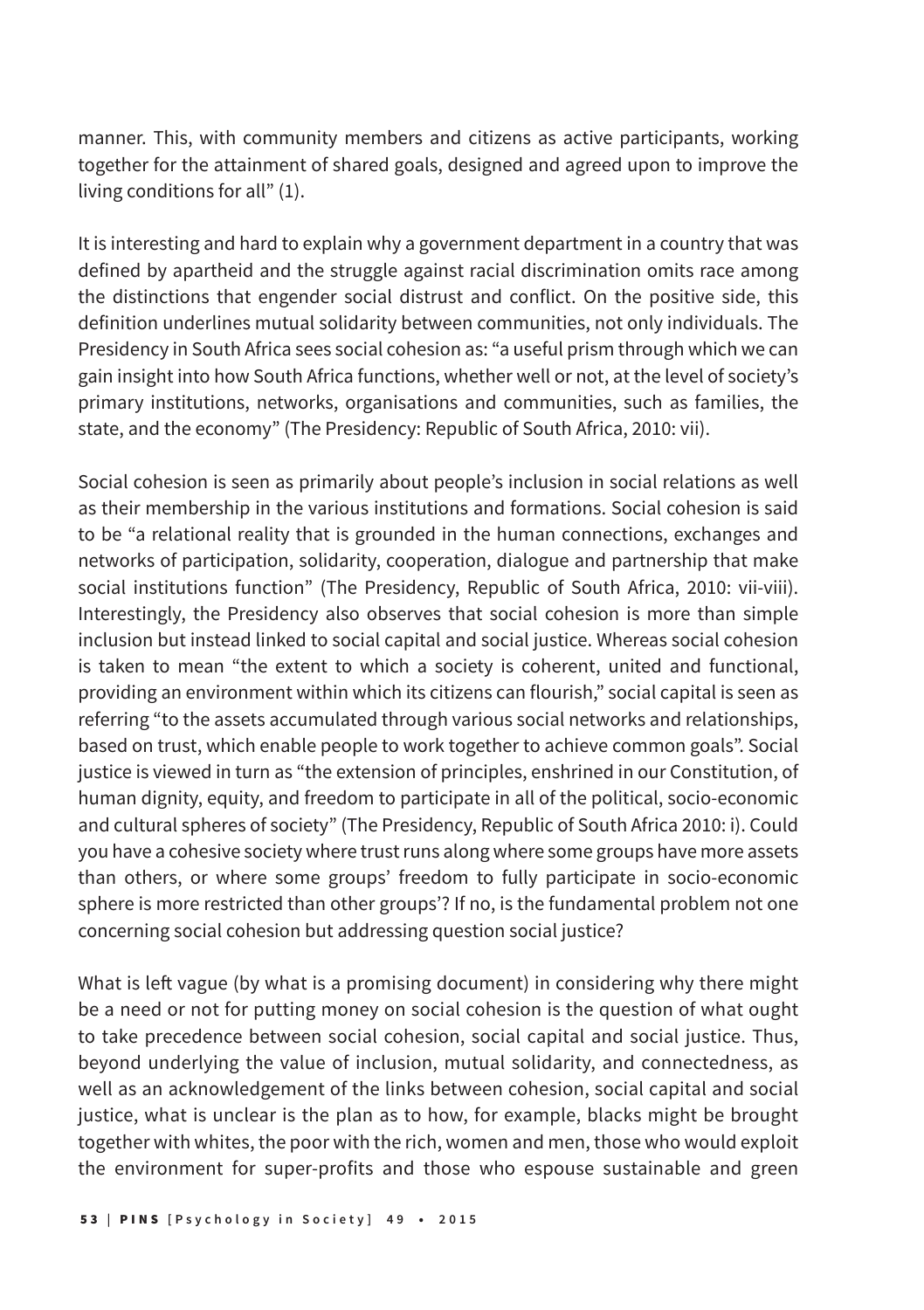economies. That is the crux of the problem: how, as an example, to create solidarity between black women as a group and white men as a group, given the glaring inequalities between the two parties. Is this even possible? Related to this, something else of particular relevance from the Presidency is the observation that "colonialism, apartheid, patriarchy and capitalism have all contributed to the erosion of social cohesion, the destruction of social capital and to conditions of social injustice" (2010: viii). And yet there is little about how the Presidency will go about challenge capitalism and patriarchy.

The above definitions of social cohesion point to several key factors. There is a common view that a society is cohesive if its people feel included in socio-economic development projects, enjoy mutual trust as well as being engaged in civic life, and individuals perceive the possibility of moving up the socio-economic ladder. In the light of this, which is a view expressed by the OECD Development Centre, we might infer that social disintegration, intergroup antipathy, and high levels of violence could be the result of people experiencing or perceiving themselves as socially excluded, lacking trust in social institutions and with reduced bonds to others, and socially immobile. What the working definitions from UN's DESA and ECOSOC as well as the Scanlon Foundation surveys adds to this view three crucial dimensions: a sense of recognition, worth, and legitimacy. The first two are significant insofar as they directly address identification and self-esteem issue. The third raises the question of whether or not the structures and uses of power are perceived to be legitimate and equitable. Thus, we ought to ask whether the current socio-economic structure is just or not, given the persisting historical structural violence against black people in which land was stolen, communities displaced, the majority disenfranchised, and families fractured. The answer is no.

In so far as they define the peculiarity of the black South African condition, while at the same time grinding down black ingroup pride, solidarity, and the attractiveness of black groups and institutions, I turn to call attention to colonial, apartheid, and neo-apartheid informed white patriarchal structures and values. Of course, these antiblack structures and values intersect with homophobic, environmentally-destructive, capitalist institutions and ideologies. Instead of going along with the reheated "rainbow discourse" of intergroup cohesion, I propose that we realise the right of building and maintaining social justice-informed cultural institutions that nourish values, traditions, preferences and tastes of those who identify with such institutions. South Africa desperately needs beautiful, critical, black cultural institutions. But so that this contention is not mistaken for something it is not, a good place to start the argument for building beautiful critical black institutions to address the peculiarity of an abject post-apartheid blackness is to begin by arguing for the right of white-identified people to associate with other white-identified people around white values.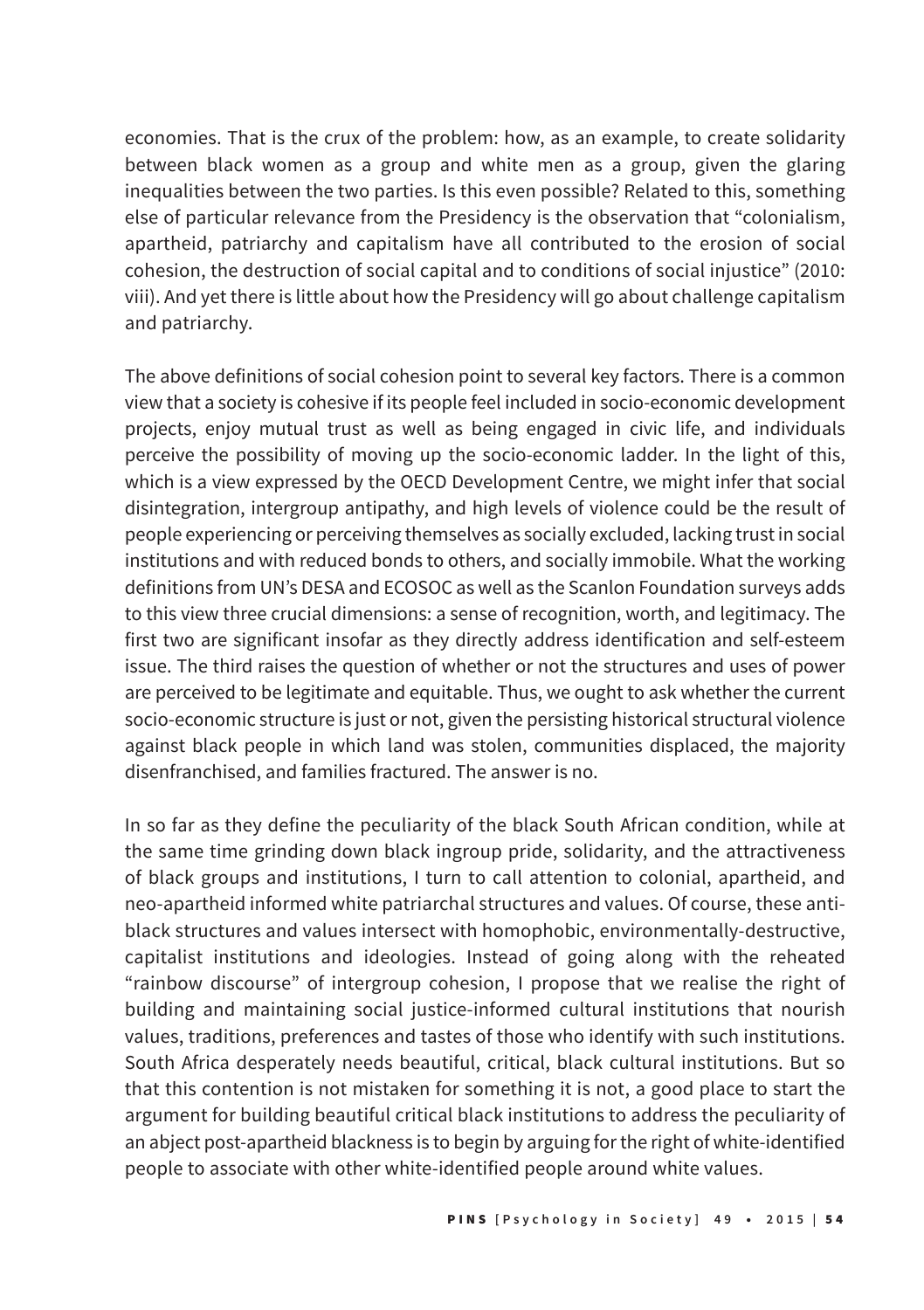## **The right to associate around white values**

In South Africa, white-identified people – whom I shall refer to mostly simply as whites – have a natural right to associate with other similarly-identified people. They are entitled to enjoy white stuff – which means pursuits, places, and other phenomena of cultural interest to white people. They are free to build and maintain what in effect may be whites-only institutions, meaning institutions created to serve the values, traditions, preferences and tastes of those who identify with whiteness as a culture.

Even after this caveat, I suspect that to argue for the right of whites to build institutions that advance their cultural interests in a society that experienced a history of racist discrimination might be viewed as an objectionable idea. Even after stating that white-identified people include people of darker skin, it may sound suspicious in a country still dealing with the effects of colonialism and apartheid. However, there are instructive lessons, perhaps unintended, in whites-only or white dominated institutions – for revivifying the feeling of 'black as beautiful' – and perhaps in that way reimagining other ways to achieve that liberated black self and a just society.

The context for these contentions is that in the last twenty years of freedom the country has witnessed a number of highly intriguing legal cases and high profile news reports that touch on the issue of the right to exist of *de facto* white institutions, such as schools. The instinctive reaction by some people has tended to be outright rejection. We have to appreciate the history of the sentiment and reasoning around the potential racist exclusionism of white institutions. However, there is a different way to think about the issue. It has been a mistake to mechanically denounce white institutions.

In racist societies, race and culture become intertwined. Therefore, it makes sense to talk of racialised culture, in this immediate case white culture. Given that institutions that serve a predominantly black or blacks-only constituency, such as historically and still black universities, township schools, churches, and sports teams, are not seen as racist, culturally white institutions cannot be thought to be jingoistic *per se*. An illuminating question critical psychologists might ask is whether it is possible and desirable to create something like a church, trade union, sports team, or school that predominantly caters for people who are white, even though the main aim of the institution is to advance the cultural interests of the group, say, Afrikaners, Jews, or Greeks. The answer is yes. Principally, this is because of the persistence of spatial segregation, which grounds class, and racial difference. The point to keep in mind is that the aim of the institution should not be a cover for racist discrimination, for this is quite feasible, though prohibited by the constitution (see Republic of South Africa, 1996). Anybody who identifies with those cultural interests would be welcome. And the same principal should apply to people who racially identify as black: if they wish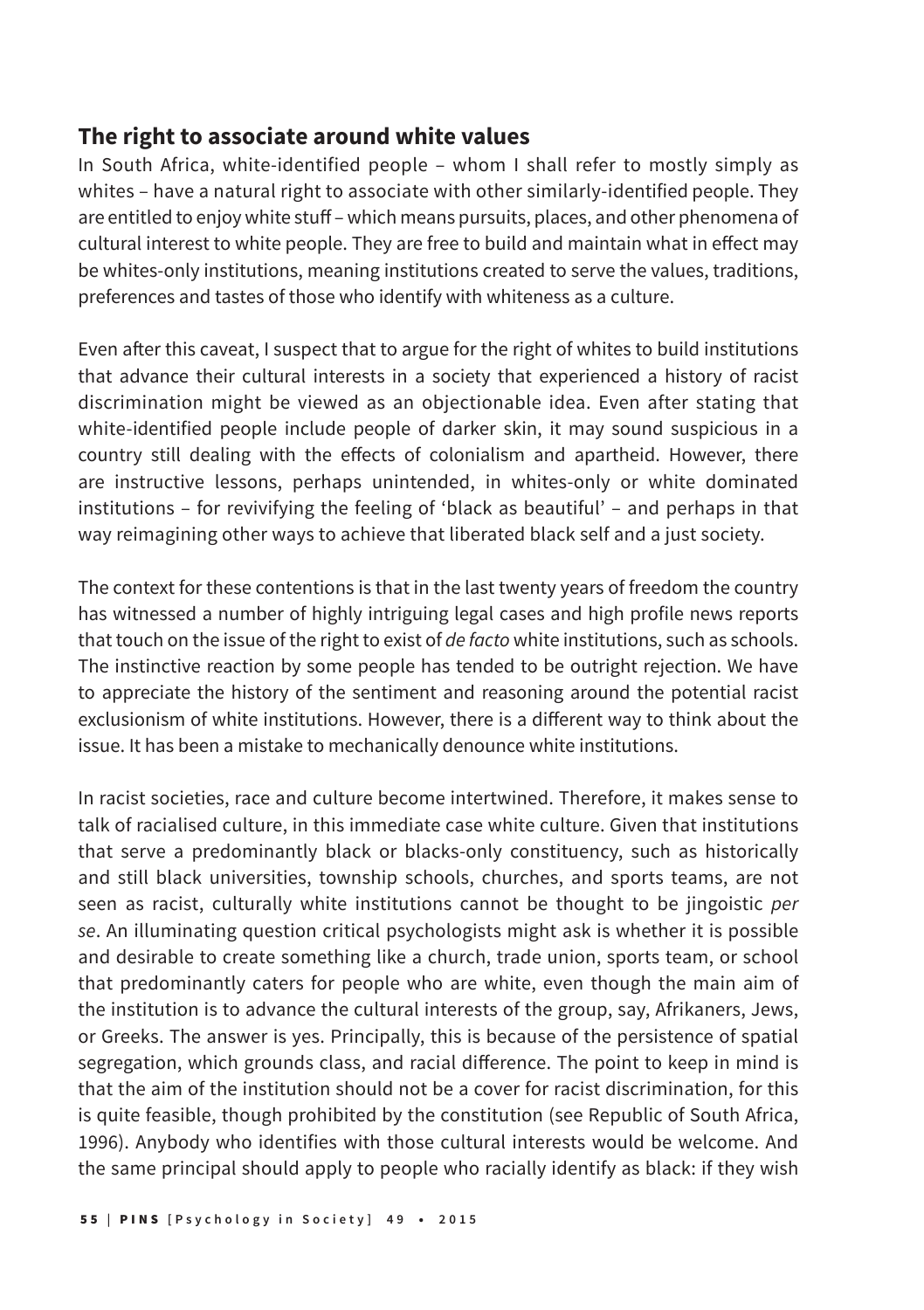to build a university that advances the best of their culture as Zulus or Vendas, the constitution allows them to do so.

Institutions that to all intents and purposes are white exist already. The fact that there are many institutions that are white in itself is of course not justification for segregation. However, the realisation that despite our admirable constitution the solution to the problem of exclusion has been narrow and legalistic is a good reason to re-examine the purposes and endurance of self-segregation in the country. Is it not odd to want to solve questions of (racialised) cultural belonging by going to court so as force an ingroup to include members of the outgroup? There is something, therefore, in the desire of whites to create and maintain institutions that service "whiteness" as a racialised culture that critical African-centred psychologists might wish to openly consider and perhaps support. While deeply conscious that the everyday ideology of capitalist white heteropatriarchal supremacist structures can and does exclude, marginalise, and victimise "others", there is something illuminating in studying how such structures build institutions, networks, bodies to entrench discursive hegemony.

# **The right to rally around the peculiarity of being black in post-apartheid society**

Black-identified people – whom I shall refer to simply as blacks – have a natural right to associate with other black-identified people and create black-centred institutions. They are entitled to enjoy pursuits, places, and other phenomena of interest to their culture as blacks. They are free to build and maintain what in effect may be blacks-only institutions (which indeed exist already), by which it is meant institutions created to serve the values, traditions, preferences and tastes of those who identify with the culture.

Again though, even after these qualifications, to argue for the right of blacks to establish and maintain institutions that advance their interests might be viewed as racist and exclusivist. Once again, it needs pointing out that black institutions for black-identified people do not have to exclude people of lighter skin colour.

An objection can be raised that white institutions cannot avoid being exclusionary and even supremacist. The corollary is that blacks ought to avoid associating on the basis of black-identified culture because an identification may perpetuate racism.

There are three problems with the objection. First, in the face of global racism and violence against black bodies, the restoration of black-centred pride, worth, sense of belonging, beauty, and ingroup solidarity cannot be equated with racism. Since, "the problem of blackness" is generated by white colonial and racist ideologies, and even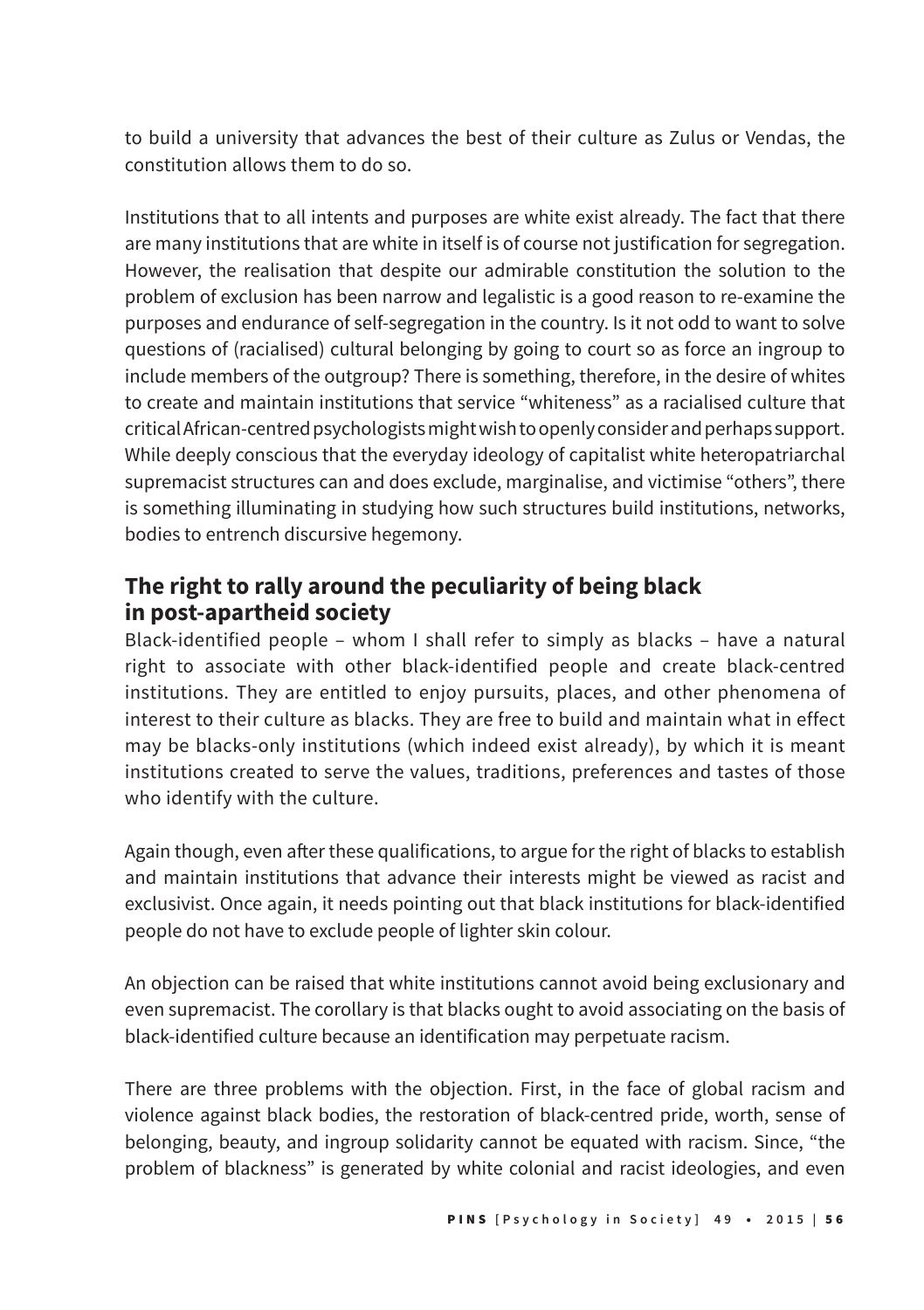though whites have a right to associate around whiteness, black solidarity and white solidarity cannot be viewed from the same vantage point.

Second, although there may be a case that there could be attitudes that support the ideology of white supremacy within white-identified cultural institutions, the constitution prohibits unfair discrimination. The same applies to black cultural institutions. The authors of the constitution warned that the right to one's culture may not be exercised in a manner inconsistent with the founding vision to establish a society based on human dignity, equality, non-racialism, non-sexism, democratic values, social justice, fundamental human rights, openness, and the desire to improve the quality of life of and free the potential of each person (see Republic of South Africa, 1996). Each of these constitutional ideals and values – and of particular interest in light of the example of food, the concept of human dignity, as well as equality and of course socio-economic justice – precede any project of social cohesion.

Third, and most crucial of all, is the point by Césaire (and then Biko) with which we started. What Césaire was in fact raising is a problem that survives to this day, in South Africa as in many other parts of the world, where blacks are a cultural, economic or political minority: that is to say, where as black people do you begin radical projects of liberation (or, if you wish, social cohesion)? Do you foreground blackness or centralise communism, for instance? This tension, whether to be black and to be communist, which extends to other political positions (such being black and being liberal, or being black and being a critical psychologist) endures and troubles the present South African condition. Actually, it is a tension that interrupts other multi-racial countries, including those under black political leadership. In a word, an affirmative yet critical awareness of blackness brings to realisation that social justice cannot be thought without challenging the global and local hegemony of white men.

Attentiveness to the peculiar circumstances of black people in South Africa – a peculiarity which, it has been said, is defined by the fact that it is a historically colonised, multiracial and multicultural democracy where much of the economy is controlled by white men and the national government is led mostly by black women and men – facilitates an appreciation why it is unwise to pursue social cohesion without seriously considering socio-economic injustice and the position of the majority of blacks. It could be contended that blacks may have gotten confused by the very moment over two decades ago when they got political enfranchisement. This confusion may have been reinforced by some of their leaders, because they may not have imagined otherwise, who ended up misreading the arrival of multiracial democracy with the need to include blacks into white-centred institutions and discourses of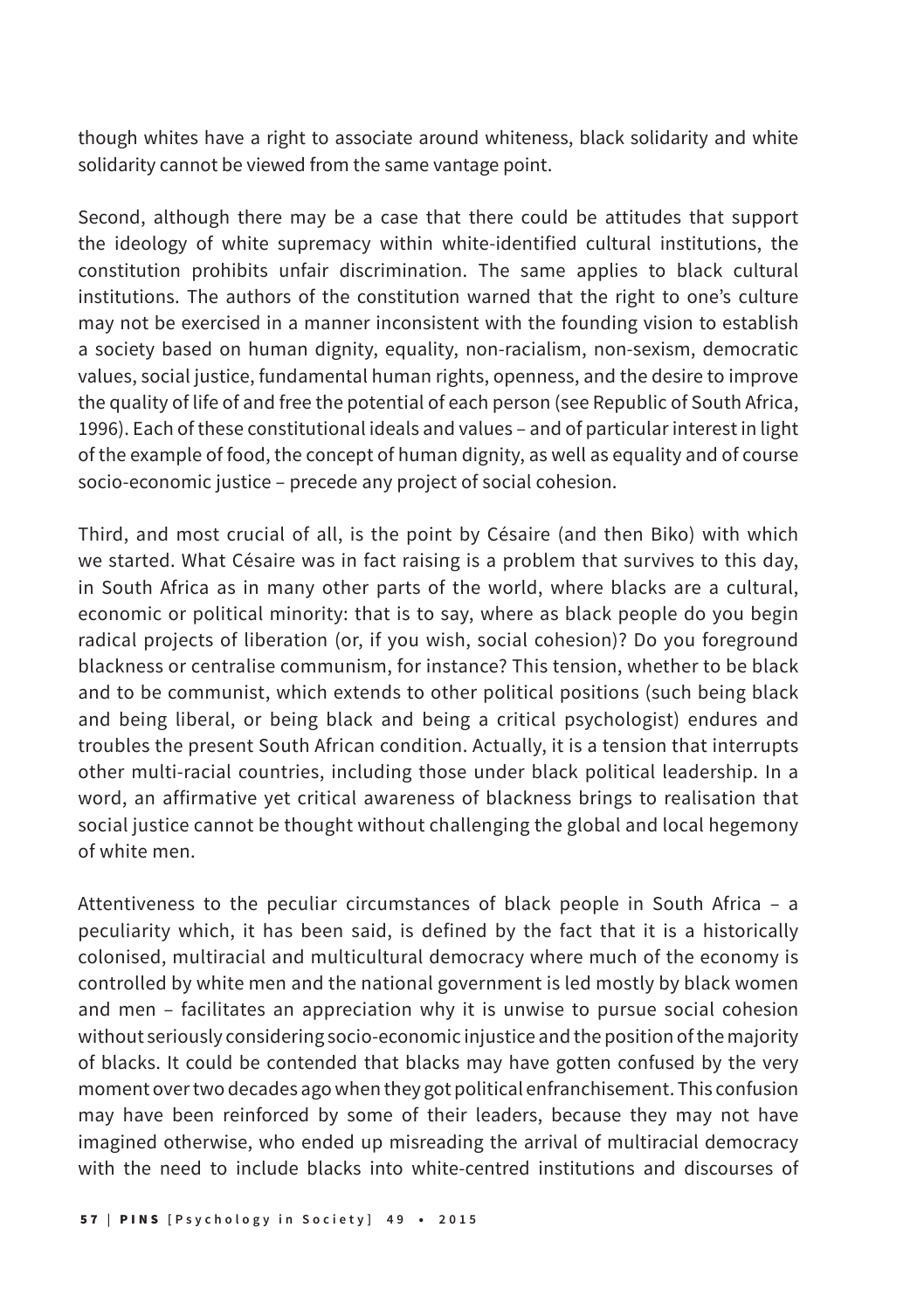democracy from which they had been excluded. And yet the black conscious "group of angry young black men" had warned of the idea of white-black liberal integration (which is another way of achieving social cohesion) (Biko, 2004/1978). It turns out that the kind of society we yearn for, institutions we would like to have, education system for which we wish for black students, the energy infrastructure, health ecology, transport framework, spaces of leisure and play – a society that privileges social justice, and solidarity based on social justice – still needs to be realised. It turns out that current social and psychological forces make it attractive for black people to choose white patriarchal capitalist values, in other words, to assimilate, rather than (re)build black conviviality. More consideration needs to be given to the dominance of white cultural values in contemporary society.

## **No black-centred solidarity, no social cohesion**

In leading towards the conclusion, it is my contention that the privileging of social cohesion without seriously addressing problems of historical and contemporary socio-economic injustice first and more strongly, will not stem the erosion of black ingroup solidarity and high levels of violence. It may be that black political, cultural and business leaders may have thought freedom from racial oppression will by itself translate into economic, cultural and psychological liberation from the hegemony of white racist patriarchy. I have in mind here the kinds of work for black ingroup cohesion that was done by the churches. You do not have to be a believer to realise that the churches, even if god is dead, have contributed to holding together black groups in times of great social distress. Therefore, I call for building new nourishing critical African-centred institutions and supporting those that served blacks when their cultures were under assault from white patriarchal racist capitalism. A critical African-centred psychology has a key role in this work. The pre-eminent role of critical African-centred psychologists is to lead us in the search for tools better suited for our incongruous post-apartheid reality. As far as projects on social cohesion are concerned, a role for critical African-centred psychologists is to find for us and develop alternatives beyond the dominant discourse on social cohesion.

I propose that blacks, especially the black poor, the black gender-nonconformists and the black female-bodied subjects and the black women, have to build and enhance institutions where black people can advance their culture and other institutions in which we learn and raise families and reproduce society. They have to begin not by focussing on social cohesion. They begin by building radically just and progressive technological, social, political and economic infrastructure within black neighbourhoods, increasing quality mass mobility, designing affordable places where people live. In a word, they begin by rebuilding a socially just and beautiful diverse black cultural life.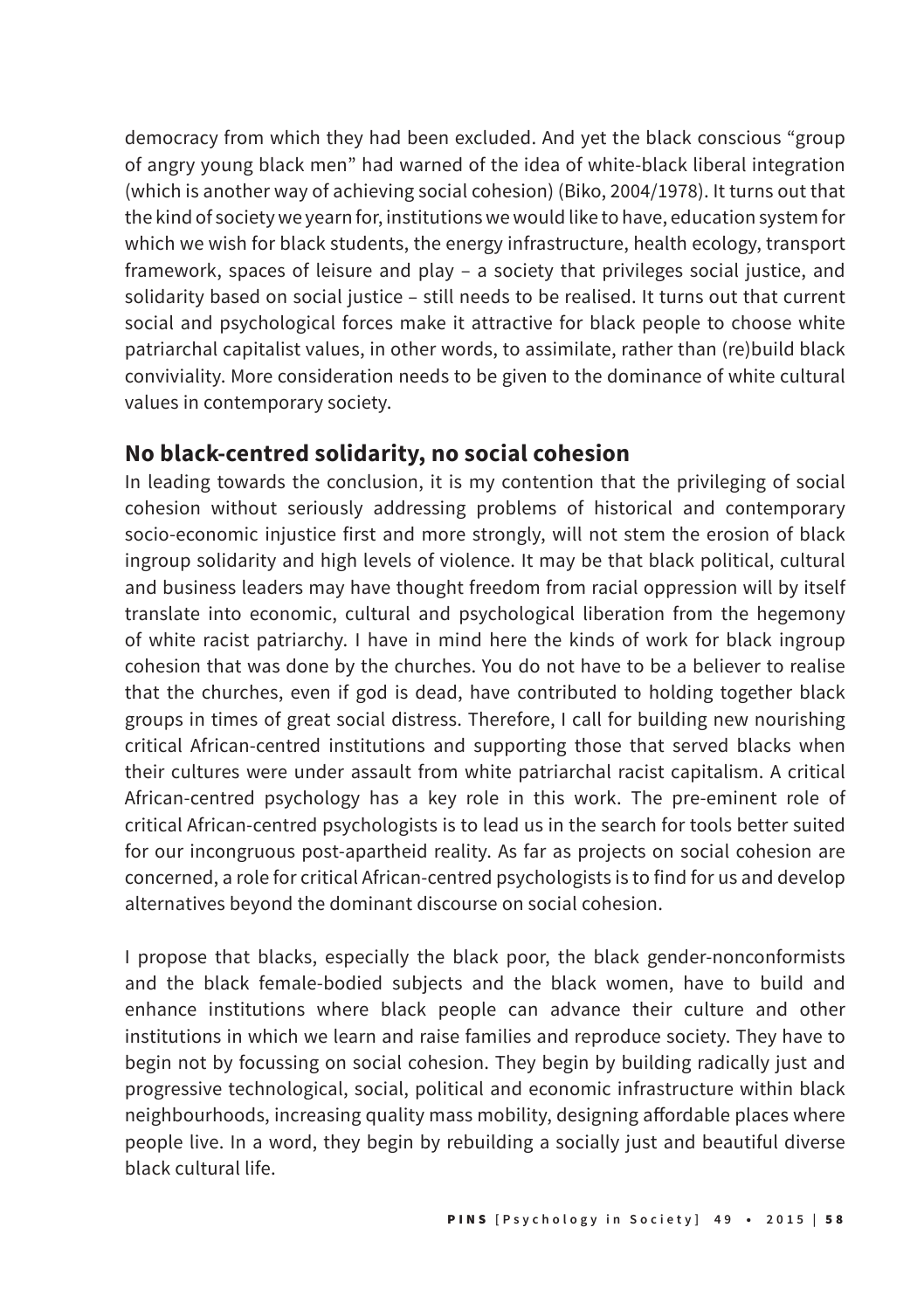# **Conclusion**

To better grasp the intractability of the oft-violent farce that permeates black lives we might need to relearn to appreciate the unique fact of the South African situation, specifically the abject conditions of poor, black, queer, female-bodied subjects. To more fully understand the conditions under which the poor, blacks, queers, and female-bodied subjects make sense of their lives and learn to be free, we must not confuse the model of oppression, marginalisation, and inequality under which they become human again with some other model of subjugation. The poor, the blacks, the queer, and the female-bodied subjects are still struggling to rid themselves of the effects of that singular South African experience of oppression and inequality under colonialism and apartheid. They – no, we – we do not need social cohesion as much as we simply and ultimately need to build a new society in which each of us can and is enabled to flourish. That society begins with an attempt to fully understand the singularity of the black condition in post-apartheid South Africa.

# **References**

Anderson, M (2015) Bank must focus on Africa's poor. **Mail & Guardian.** 2 Apr 2015. http://mg.co.za/article/2015-04-02-bank-must-focus-on-africas-poor.

Biko, S (2004/1978) **I write what I like**. Johannesburg: Picador Africa.

Blas, J (2014) AfDB annual meeting: "You can't eat GDP". **Financial Times**. 20 May 20 2014. http://blogs.ft.com/beyond-brics/2014/05/20/afdb-annual-meetingyou-cant-eat-gdp/.

Brewer, M B (1999) Psychology of prejudice: Ingroup love or outgroup hate? **Journal of Social Issue, 55 (3),** 429-444.

Brillaud, L & Jütting, J (2011) Why social cohesion matters for progress? **Newsletter on Measuring the Progress of Societies, July 11,** 3-5.

Césaire, A (1956) Letter to Maurice Thorez. **Social Text, Summer 28(2)**, 145-152.

Department of Arts and Culture Republic of South Africa) (no date) **What is Social Cohesion and Nation-Building?** Pretoria: Department of Arts and Culture (Republic of South Africa).

Department of Education (Republic of South Africa) (2008) **Report of the Ministerial Committee on Transformation and Social Cohesion and the Elimination of**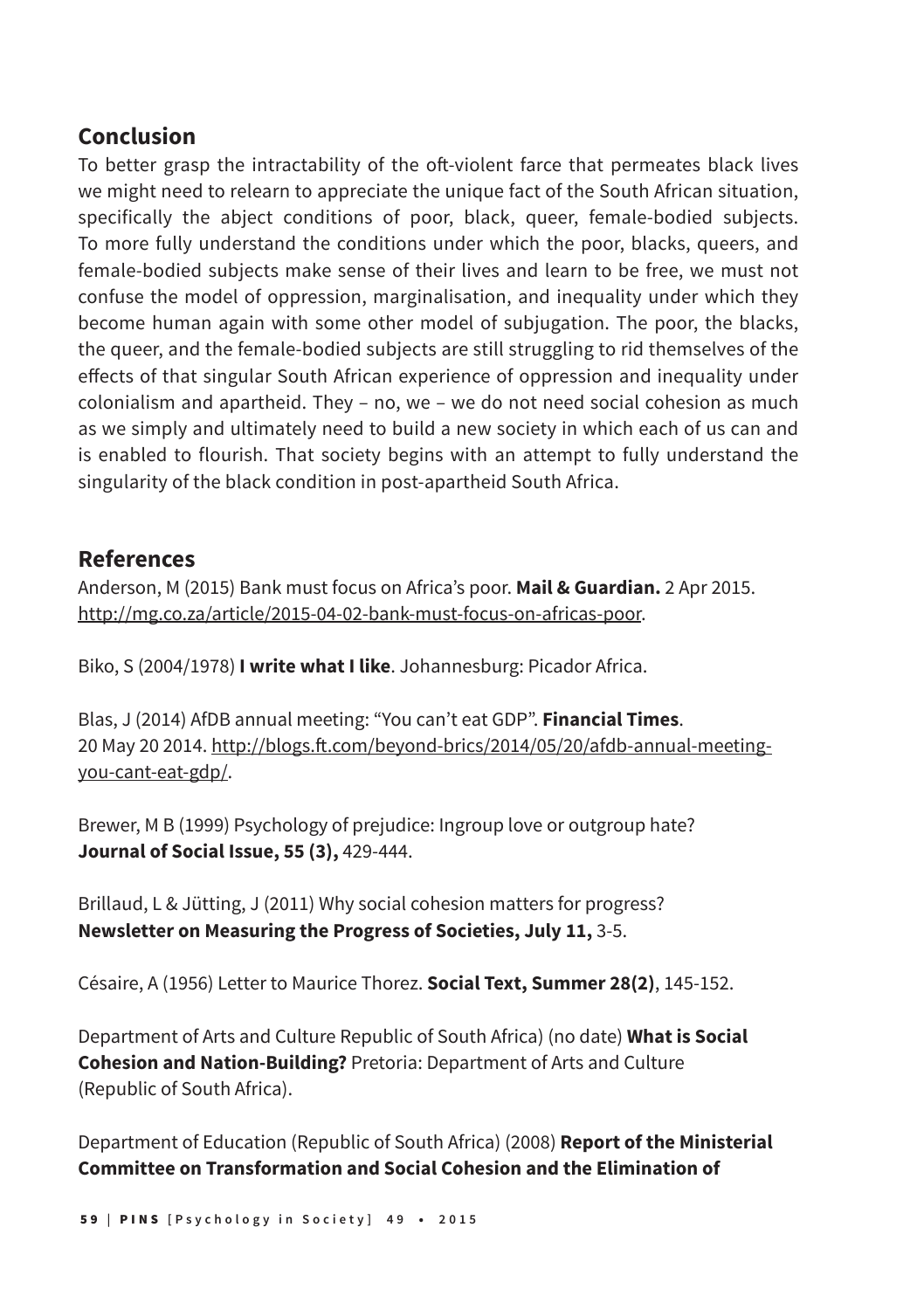**Discrimination in Public Higher Education Institutions**. Pretoria: Department of Education (Republic of South Africa).

Department for Planning, Monitoring and Evaluation (Republic of South Africa) (2014) **Development Indicators 2014**. Pretoria: Department of Education (Republic of South Africa).

Friedkin, N E (2004) Social cohesion. **Annual Review of Sociology, 30**, 409-425.

Hogg, M A (1992) **The social psychology of group cohesiveness: From attraction to social identity.** New York: Harvester Wheatsheaf.

Jenson, J (1998) **Mapping social cohesion: The state of Canadian research**.

Ottawa: Renouf Publishing.

Kawachi, I & Kennedy, B P (1997) Health and social cohesion: Why care about income inequality? **British Medical Journal***,* **314**, 1037-1040.

Markus, A (2014) **Mapping Social Cohesion: The Scanlon Foundation surveys 2014.**  Scanlon Foundation/Australian Multicultural Foundation/Monash University.

PINS (*Psychology in society*) (2014) Call for Papers for **PINS (Psychology in society)**: Insurgent citizenship? Social cohesions in post-apartheid South Africa. **PINS (Psychology in society), 46**, 68.

Republic of South Africa (1996**) Constitution of the Republic of South Africa Act, No. 108 of 1996**. Pretoria: Republic of South Africa.

Shisana, O, Labadarios, D, Rehle, T, Simbayi, L, Zuma, K, Dhansay, A, Reddy, P, Parker, W, Hoosain, E, Naidoo, P, Hongoro, C, Mchiza, Z, Steyn, N P, Dwane, N, Makoae, M, Maluleke, T, Ramlagan, S, Zungu, N, Evans, M G, Jacobs, L, Faber, M, & SANHANES-1 Team (2013) **South African National Health and Nutrition Examination Survey (SANHANES-1).** Cape Town: HSRC Press.

Statistics South Africa (2014) **General household survey**. Pretoria: Statistics South Africa.

Tajfel, H (1982) Social psychology of intergroup relations. **Annual Review of Psychology, 33,** 1-39.